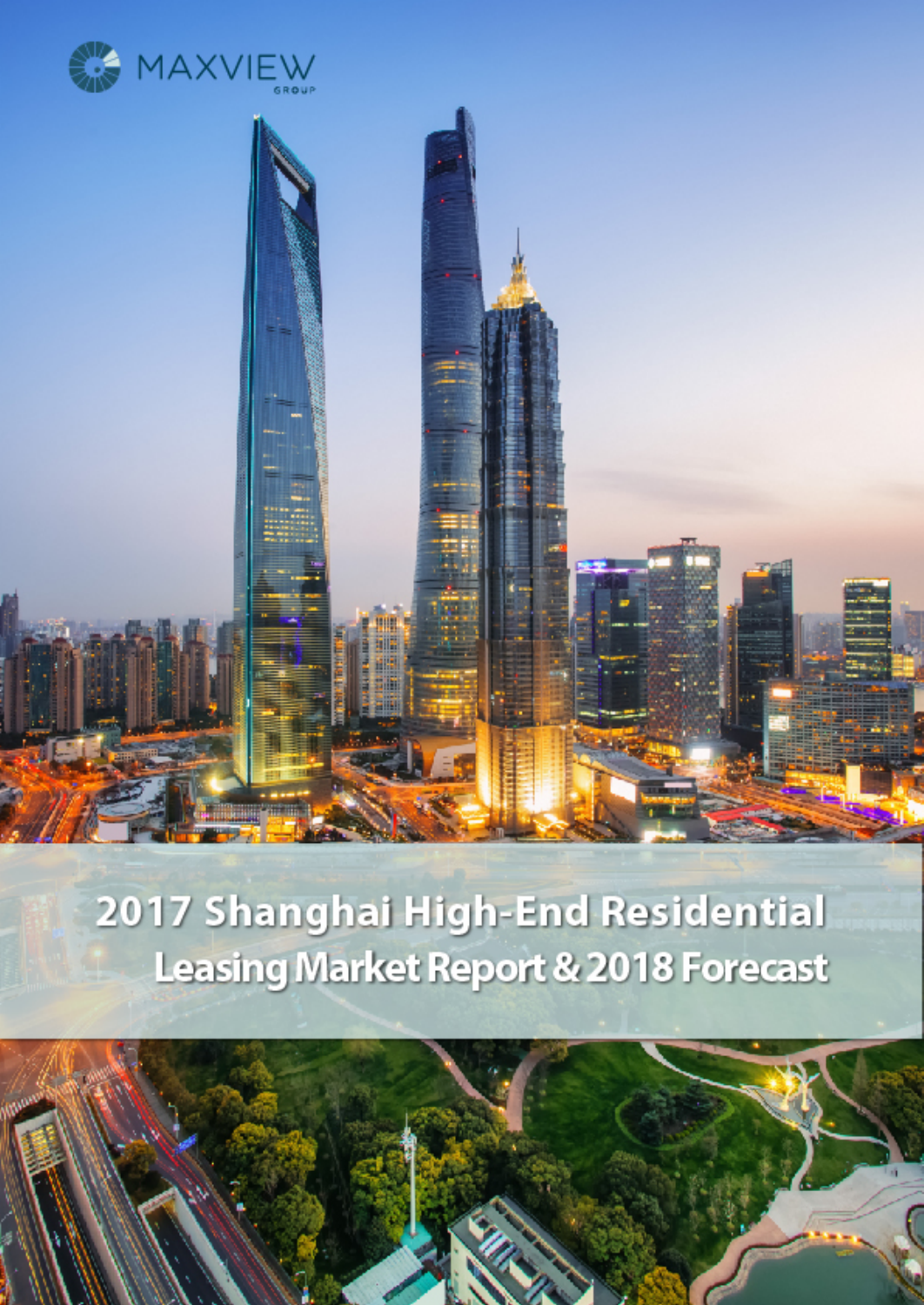

# **SUMMARY 2017**

**The year of 2017 saw the Chinese property market, in reaction to spiking prices and new government policies, pivot towards renting over buying.**

- LUXURY COMPOUNDS As developers move into the rental market, the supply of high-end luxury compounds is on the rise. With local demand also on the rise, the cost of expatriate housing is likely to tick up in coming years.
- SERVICED APARTMENTS Serviced apartments have continued their upward trend in 2017 as corporations shift towards shorter term assignments and costs deteriorate due to competitively priced local brands entering the market.
- VILLA COMPOUNDS Although villa compounds have seen only mild year-on-year growth, popular compounds continue to see full or near full occupancy rates, with some even having extensive waiting lists.
- HOME SALES Home sales, particularly in Tier I cities, have grown at their most sluggish pace in three years. This comes in response to a series of government measures that were intended to cool the market and reduce speculation.
- NEW PROJECTS Stanford Xuhui (98 units, ¥40-70k) and Stanford Jinqiao (100 units, ¥20-30k) were the two most anticipated projects to the enter the rental market this year. Additionally several locally known brands including Base Living, whose projects have expanded at lightning speed since their first project in 2013, added a total of 3 new projects. Ten66 by Ariva, located in the city center opened its doors as well in mid 2017.
- DIGITAL IMPACT In late 2017 Chinese tech giants Alibaba and JD announced their entry into the housing market, allowing renters to connect directly with landlords and, in some cases, be exempt from paying a deposit. Temporary housing site Yirent unveiled it is newest 3D

space mapping technology, which allows users to interactively view prospective properties.

VISA & IMMIGRATION Last year's new work visa pilot program went into effect nationwide in 2017. In addition, the Chinese government further relaxed their requirements for foreign students and permanent residency applicants, in addition with several policies aimed at streamlining the application procedure.

## **High-End Residential Housing Categories**

## Luxury Compounds

Luxury compounds have long been a popular option for renters. They are usually large in size at an average of over 200 m2 and are centrally located. A layout of 2- to 4-bedrooms and a full-range of on-site facilities is the norm. Whilst facilities differ from one compound to the next, common offerings include 24-hour security, a pool, and a gym. The price of a 2-bedroom apartment ranges from ¥15,000 to ¥37,000, and a 3-bedroom ranges from ¥19,000 to ¥51,000. The market for this type of high-end apartment is well-established, giving renters a wide pool of options to choose from.

## Serviced Apartments

Due to their incredible service and central location, serviced apartments have become an increasingly attractive option for lessees. They offer flexible leasing options that suit both long- and short-term tenants. A range of premium services, such as regular cleanings and breakfast, add a layer of comfort and convenience for less than the cost of a high-end hotel. Layouts range from studio style to 3-bedrooms, with a 1-bedroom service apartment having around 100 m2. The price for service apartments is around ¥26-47,000 for a 2-bedroom, and ¥42-62,000 for a 3-bedroom. High quality local brands, particularly in Tier I cities, are more competitively priced and are experiencing growing demand.

One emerging portion of this sector is the concept of 'corporate housing', which refers to fully-furnished, temporary housing with add-on services such as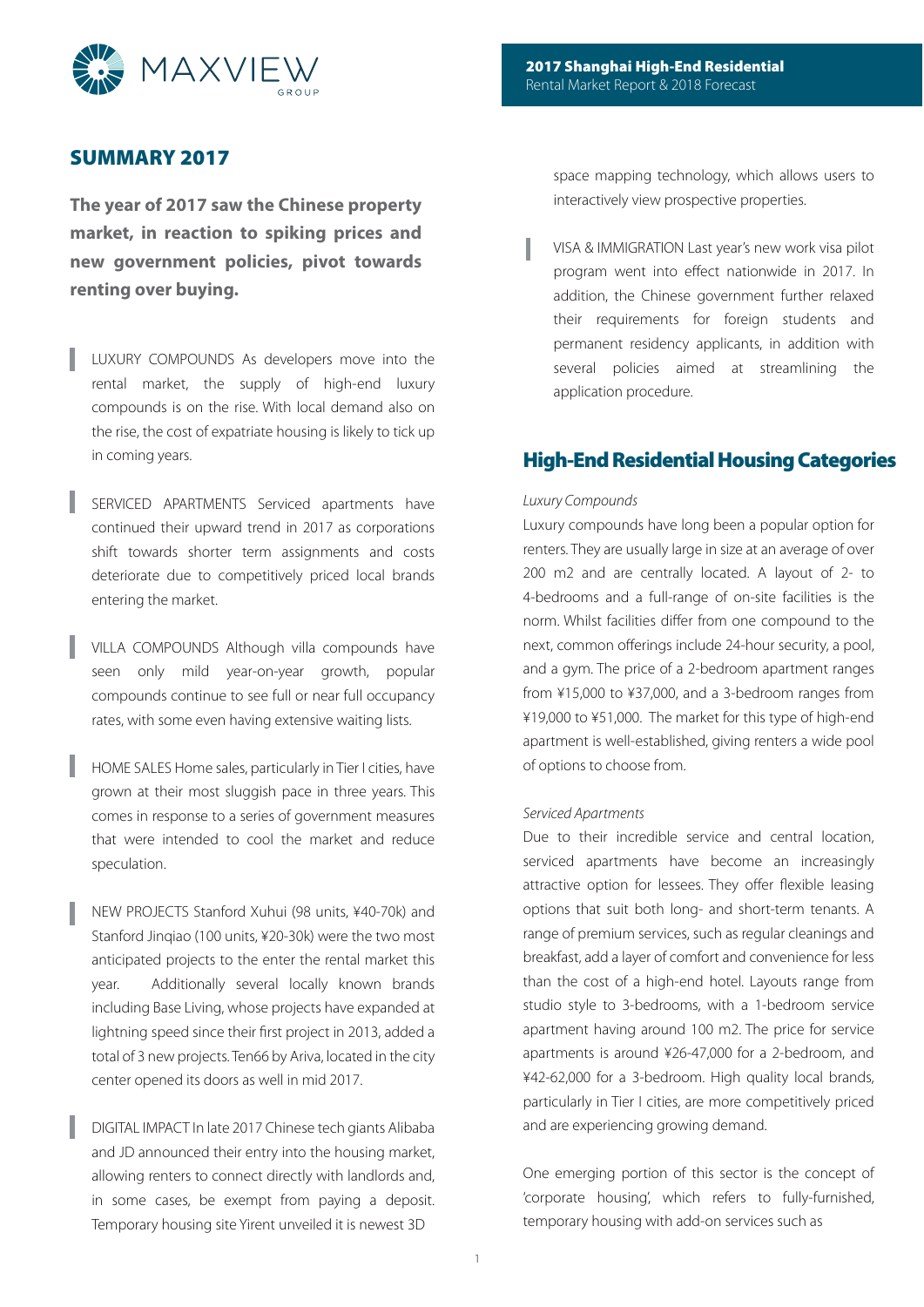

cleaning services. Whereas standard serviced apartment companies will manage entire buildings, corporate housing operators usually oversee individual units across different compounds. In general, corporate housing is a more economical alternative to a standard service apartment, but typical offerings are less uniform and vary based on the management company and the unit.

#### Villas

With floor space averaging from 300 to 500 m2, villas are more spacious than the average apartment. In addition to having 3-bedrooms or more, villas typically come with a private yard. Residents also have access to a range of facilities within the compound, such as a children's playground, spa, and gym. Although located far from the city center, the city's most popular villa compounds are conveniently situated near elite international schools. Pricing for a 3-bedroom ranges from ¥28,000 to ¥61,000. And, if the prices are broken down by the square meter, villas emerge as one of the market's cheapest luxury housing options. With their proximity to international schools, spaciousness, and cut-rate pricing, villas are particularly well-suited for families.

## **Luxury Compound Rentals**

# **The country with one the world's highest rates of home ownership is pivoting towards renting, and both supply and demand are on the uptick.**

## Market Overheating Leads to Government Intervention

Between 1997 and 2014, real estate as a percent of GDP grew from 4% to 15%. If the market's links with upstream and downstream industries is taken into consideration, then a whopping 25% of GDP is real-estate related. In 2016 alone China's tier I cities saw housing prices surge by as much as 55% year-on-year.

As signs of market overheating emerged, local governments began to implement a series of cooling measures, several of which are aimed at expanding the residential leasing market. Simultaneously, the astronomical price of home purchasing, particularly in Tier I city centers, coupled with the inconvenience of commuting from the suburbs and the emergence of tech-driven platforms has increased consumer interest towards renting over buying.

### Government Policies Increase Rental Supply

A pilot scheme was launched this year to build more rental housing in 13 different cities, including Beijing, Shanghai, and Guangzhou. Shanghai's land authority has already released several batches of land for the sole purpose of residential leasing. This project, which is the first of its kind in the city, is aimed at providing 700,000 new rental homes by 2020. This would be equivalent to providing about 41% of new supply on the market. At the same time, new government restrictions towards home purchases is encouraging an increased interest in renting.

#### Spiking Home Purchasing Prices Drive Demand For Renting

China's home rental market is expected to more than double to reach ¥2.9 trillion by 2025. And a large portion of that demand will stem from a shift in Chinese consumer preferences. Although home purchasing costs are rising to become on par with other major international cities, Chinese buyers are facing a much larger price-to-income ratio at 15-25 times city-level disposable household income. Shanghai's price-to-rent ratio is estimated to be about 50.05, far higher that NYC (17.71) or London (38.24). And although rental costs have also risen, they have remained low in comparison to home purchasing costs, driving demand.

## Tech Giants Fuel Demand

Two of China's internet giants have decided to penetrate the property market. Alibaba's Alipay has introduced a new home rental platform that has made headlines with its "deposit free" feature that is available to customers with good credit ratings. Meanwhile, JD is luring property developers with big data-based solutions and inventory management. Both moves are expected to impact consumer behavior and demand levels. High-End Expat Relocation Company Maxview Group has also released an updated version of its Settle-In-China Shanghai website, which helps expats with their relocation needs by providing on-demand services and acting as an all-around guide for expats during their stay in China. Settle-In-China Beijing has an anticipated release date of Spring 2018.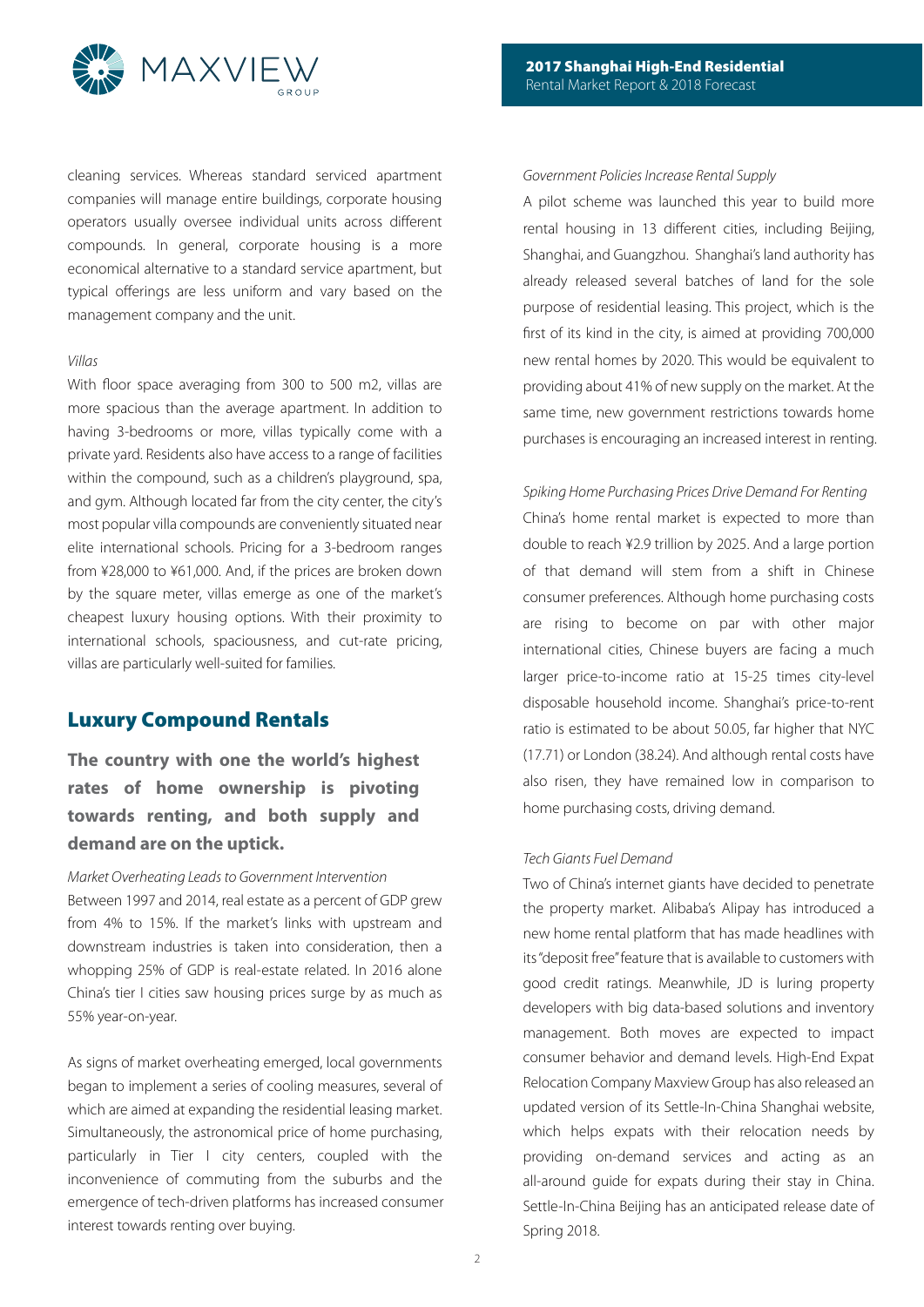

# **Serviced Apartment Rentals**

**Despite the rising cost of brand-name companies, serviced apartments are becoming increasingly popular due to the growth of competitively priced local brands.** 

## Big-Name Companies Raise Rental Costs

The first quarter of 2017 saw overall high demand, low vacancy rates and falling rental costs. Even so, a strong first quarter ultimately led to mild rental price increases in the second quarter. Vacancy rates also rose as new projects entered the market, though some locations maintained high occupancy levels due to their location or flexibility over pricing. This trend continued through the fourth quarter.

## New Projects in 2017

Stanford Residences Xu Hui, Stanford Residences Jin Qiao, Capella Residences, Middle House Residences, Ten66 Serviced Residences, St. Regis Residential Apartments and a total of 3 new BASE Living Serviced Apartments were among those that opened their doors in 2017, adding over 1200 units to the market. Market supply is expected to see further growth in 2018 as demand ticks up, particularly amongst affluent Chinese locals who are increasingly prioritizing convenience and ease of living, in addition to a growing 'try before you buy' attitude amongst home buyers who wish to experience living in an area before they commit to purchasing a home.



Demand Ticks Up for Local Brands

Considering the relatively higher cost per square meter of choosing a serviced apartment over other high-end housing options, luxury compounds have historically been the

preferred option. However, in Tier 1 cities there are now a number of viable local brands with high quality, low cost solutions. One notable example is Base Living, a boutique serviced apartment company that advertises studios at a starting rate of just ¥10,000.

Corporate housing, which refers specifically to specially-managed individual units, saw only moderate growth in 2017. Despite having the lowest prices in the serviced apartment sector, most residents still prefer the more comprehensive, uniform design of wholly managed complexes.

#### New Tech Product Eases Booking Process

Despite the comparatively low prices of local brands, market adoption was initially sluggish due to a lack of brand familiarity. Yirent's advanced space mapping technology, which was released in 2016, helped spur growth with its ability to allow potential clients to virtually tour units and get a 'look-and-feel' for each serviced apartment complex. The technology has even been adapted for use with VR devices.



# **Villa Compound Rentals**

# **Despite high occupancy rates, villas saw only mild year-on-year growth.**

Despite their distance from the city center, villas remain popular due to their large size, proximity to elite international schools, and high levels of greenery. Although demand is largely driven by local elites, villas remain popular amongst expats with young children. Both supply and demand are expected to tick up in the long-term as city development expands.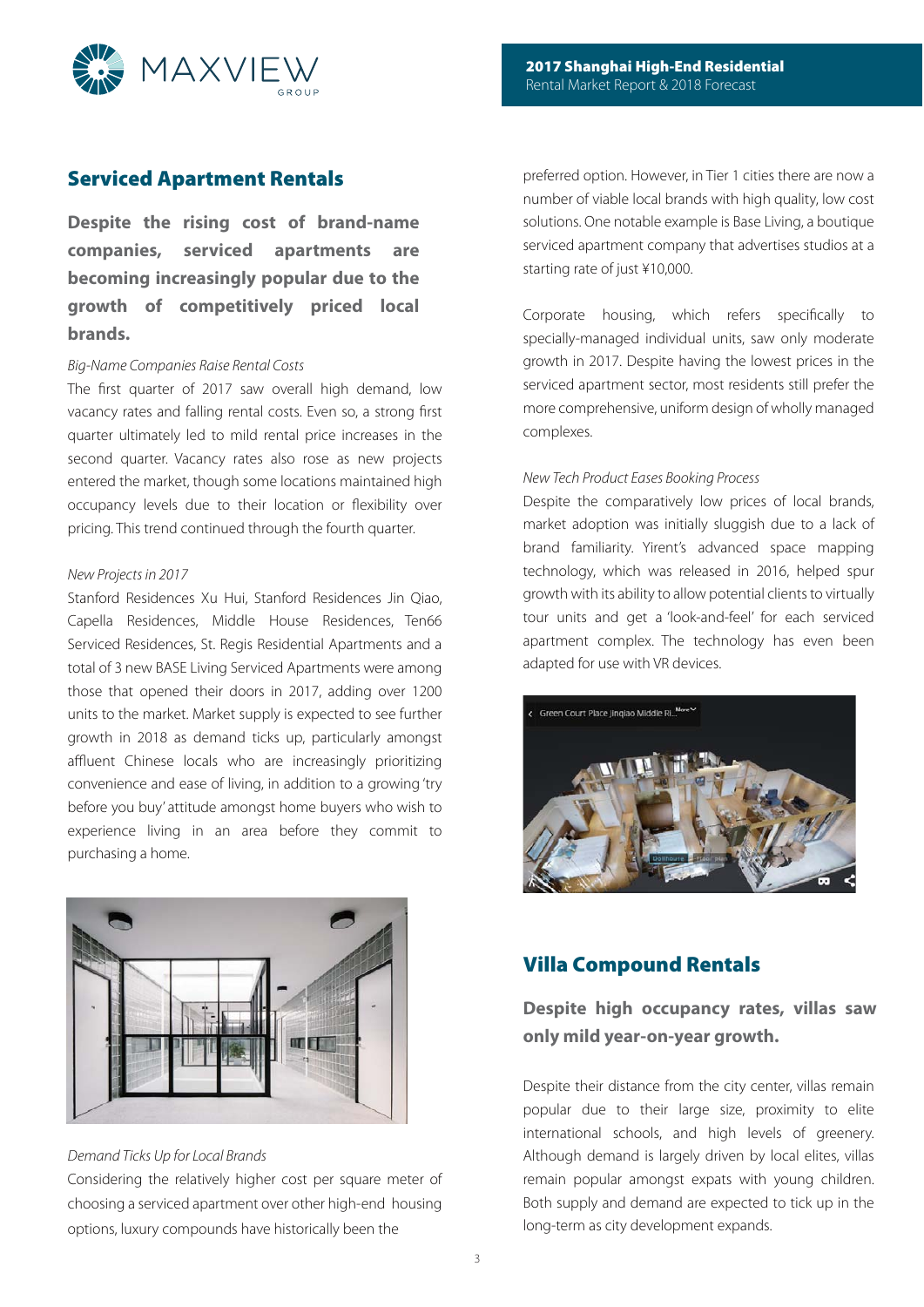

Occupancy rates have remained stable in 2017, with the more popular compounds boasting full waiting lists. Villas, in comparison against Shanghai's other residential housing sectors, continue to experience below-average vacancy levels at just 1.1%. Villa rents increased by just over 1% year-on-year.

# **Home Sales**

**The housing market recorded sluggish growth amidst pro-leasing government regulations and shifting consumer trends amongst younger buyers.** 

#### Overall Housing Market

The overall Chinese housing market has continued growing year-on-year, albeit at a much slower place. Market demand is buoyed by a strong cultural preference for home ownership, which is further backed by a widespread belief in property investment as a secure investment. As of 2015 nearly 70% of per capita household wealth stemmed from real estate. And in many cities home ownership continues to be the biggest barrier to public resources, including schools, outside of the Hukou system.

## Economic Cooling Measures & Shifting Consumer Trends Lead to Slowing Growth

Nevertheless, after a relatively strong first half, the pace slowed in the second half. A number of government measures, which included raising down-payment requirements and increasing scrutiny on property-related lending, helped stem the rate of home purchases. The cost of new housing in China rose at its slowest pace in 17 months in September. Tier I cities, which have the highest prices and therefore the tightest controls, were particularly hard hit. Price growth contracted by 0.1% year-on-year in Shanghai, and growth in Beijing slowed to just 0.5%.

At the same time, the relative affordability and convenience of renting has encouraged consumers, particularly from the younger generation, to turn towards the rental market. Increased demand is matched by the city's goal of providing an additional 700,000 rental units between 2016 and 2020. With developers shifting their business model towards renting, the rental market is slowly becoming more

sophisticated and a growing variety of hybrid, high-end leasing options are on offer.

#### Expat Home Purchasing Regulations

For foreigners looking to buy in Shanghai, the process and requirements remain relatively the same. Expat buyers are required to provide proof of having lived in the city for at least 12 months. Required documentation may include tax records, employment contract, work permit and residency permit. Foreigners are not permitted to buy commercial property, or purchase a home with the intention of using it as a rental property. Expats are potentially eligible for a mortgage loan, but it may only cover a maximum of 70% of the property's value. The average cost of residential property per square meter ranges from about ¥57,840 in Pudong to ¥95,359 in Jing'an.

# **Visa & Immigration**

**This year saw 2016's 3-tier, point-based work visa pilot program come into effect nationwide, causing a slight downturn in expat numbers as corporations adjusted. Many new slight policy changes were implemented aimed at streamlining the application procedure.**

Under the previous work permit system, applicants either received a standard work permit (Z) or a rare talent visa (R). These visas were handled separately by the Ministry of Human Resources and Social Security (MOHRSS) and the State Administration of Foreign Expert Affairs (SAFEA), making the process largely bureaucratic and confusing for applicants.

In an effort to streamline and clarify the process, the separate Z and R visas were combined into a 3-tier, point-based system. The new system takes many factors into account, including salary, education level, and years of experience. Applicants are divided into three categories: Class A, B or C. Applicants who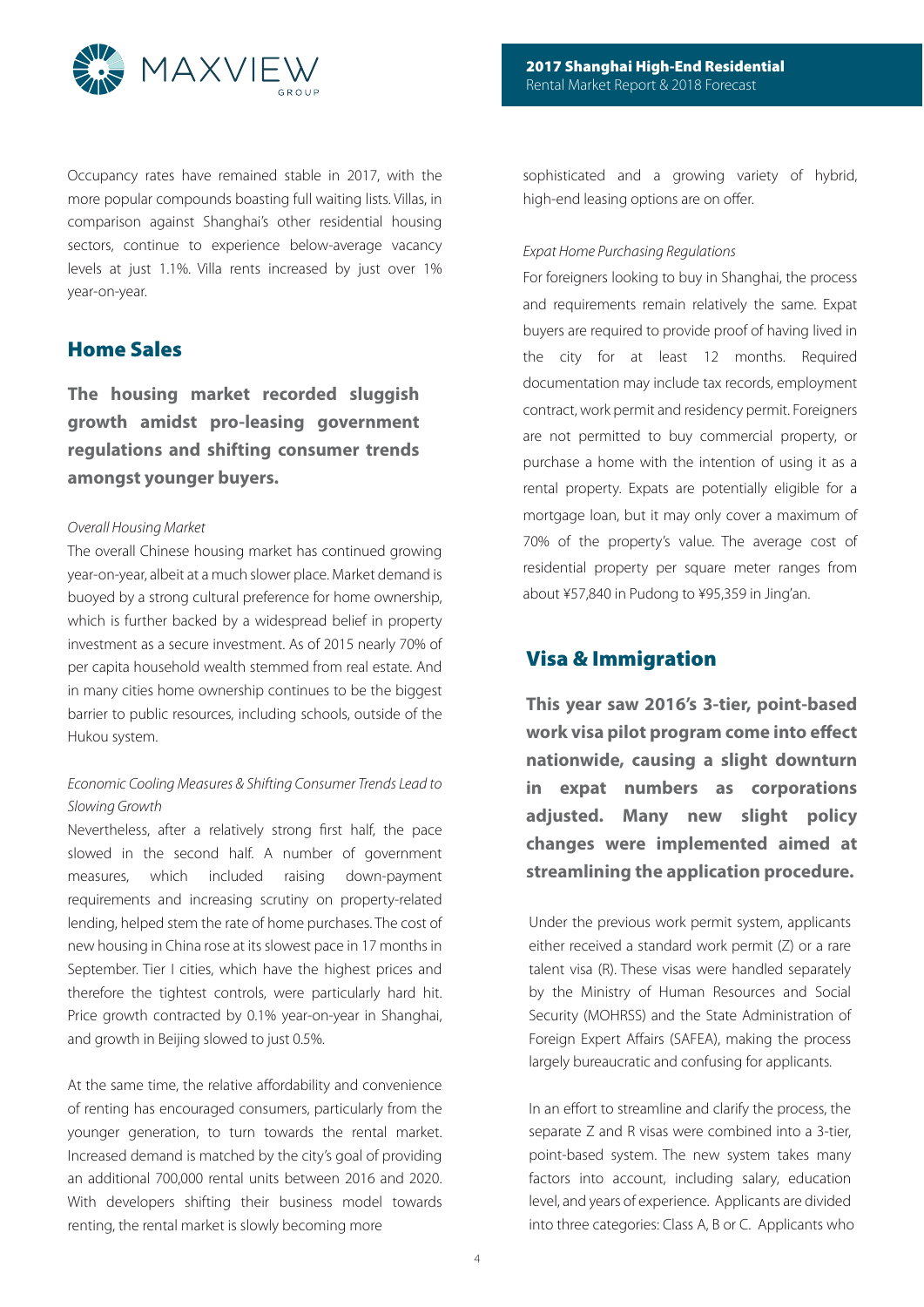

score 85 or more points are categorized into Class A. Applicants who score between 60 and 85 points are classified as Class B. And applicants who score less than 60 fall automatically into Class C.

Class A has replaced the R-visa and is earmarked for highly skilled individuals who are at the top of their respective fields. Applicants who qualify for this tier are not required to meet all of the requirements of a standard work visa, such as age or academic degree. In addition, the review and approval timeline for these individuals is considerably shorter than for other applicants.

However, most foreigners fall into Class B, which is for degree holding applicants with work experience. Preference is given to foreigners who plan to work in certain, in-need fields. In comparison to Class A applications, the procedure is relatively strict and time consuming.

Class C is for unskilled or temporary work positions. This section includes internships, seasonal jobs in tourism, and short-term business assignments. Applicants in this category are subject to stricter quotas and shorter validity periods.

Outside of the new 3-tier system, a number of targeted visa policy changes are either being tested or adopted. Foreign students are now able to obtain a work visa within one year of graduation, waving the requirement for two years of post-graduate work experience. The requirements for the permanent residency permit have also been lowered, with application approvals spiking 163% in just one year. And in a number of key cities, including Beijing, a new trial program is allowing expats to apply for a five-year work permit after just two years of consecutive employment in China.

Near the end of the year, several additional policies were announced in Shanghai, targeting to streamline the application process. Due to that the visa policies are still city and region based; these policies are currently affecting Shanghai only.

The policies aimed at streamlining the process, announced that all work permit applications from now on had to be

processed online. At the same time the governmental bureau announced that all work permits applications will receive all notification of any rejections in 'one-go' in the online preliminary review (previously applications encountered repeated revisions, rejections and requests for additional information). Now the policies were set in place to announce a list of the rejection in one step, part of their 'two-step' policy aimed at streamlining the procedure, reducing time needed. The second step of handing in the documentation at the exit-entry bureau for examination will now be fully accepted, if they meet the requirements. If the application is not accepted, after this two-step process, the application officer will have to contact the applicant company to complete the service.

The last major policy introduced this year in Shanghai was that all work permit holders need to renew their work permit a minimum of 30 days before the expiry, any application handed in later than that will not be accepted.



The 2018 outlook for visa and immigration services will likely continue the trend of streamlining the procedures. Currently it is not foreseeable that nation-wide visa policies will be enacted in 2018 and continue with the city and region determined policies, but with the procedure now partly online it is one step closer towards a unified system.